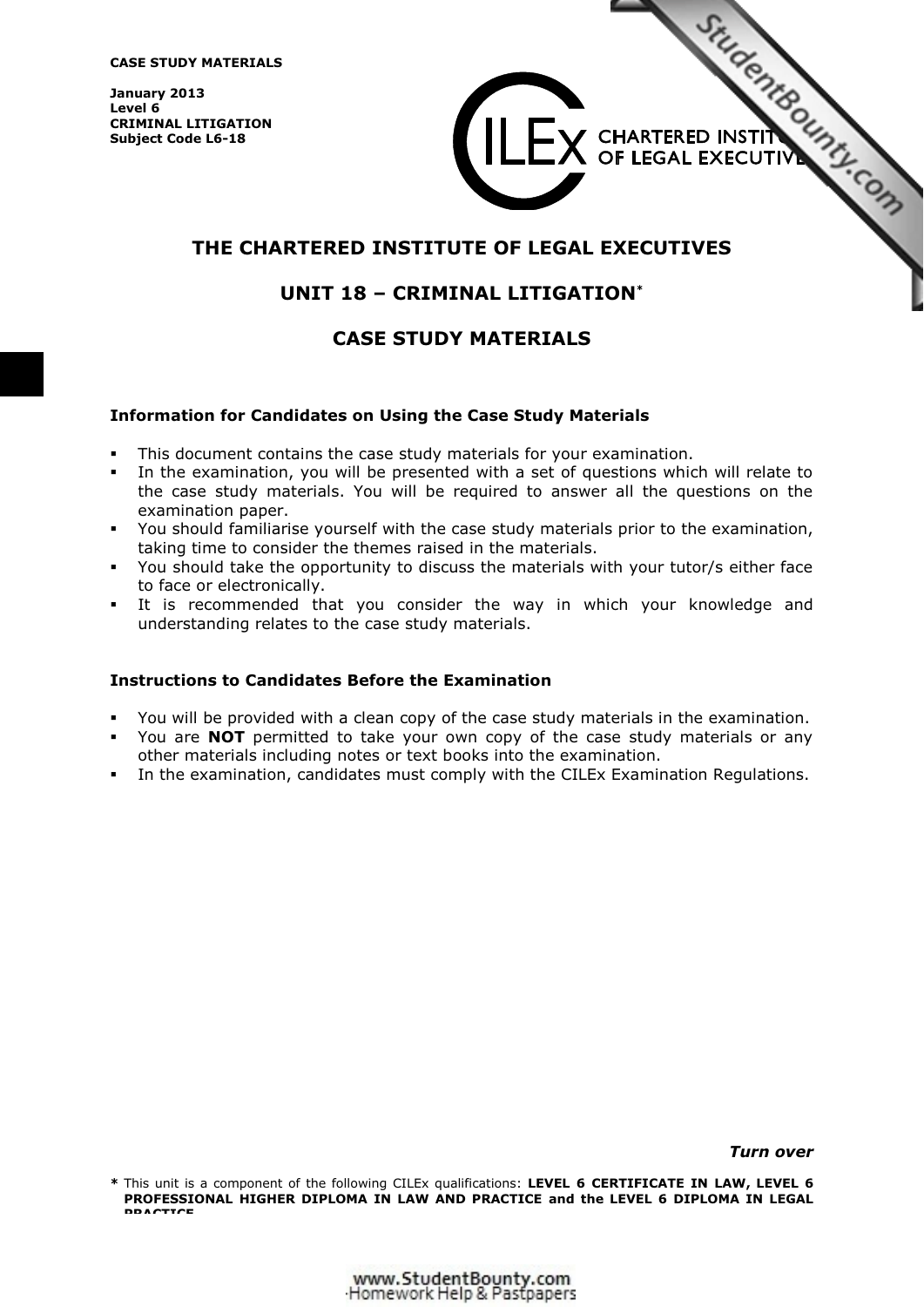# **ADVANCE INSTRUCTIONS TO STUDENTS**

CASE STUDY MATERIALS<br>
You are a trainee lawyer with Kempstons. The firm has a 2010 Standard Crime<br>
Among the cases the firm is dealing with at present are the following:<br>
Among the cases the firm is dealing with at present Contract. Among the cases the firm is dealing with at present are the following:

### **Document 1: Advance disclosure**

## **Document 2: Miranda Froggatt's statement**

## **CASE 1 – JASON GREY**

Kempstons has been called by the Defence Solicitor Call Centre in relation to Jason Grey. Grey is in custody and has requested that Kempstons act for him. Kempstons has acted for Grey previously and the records relating to this indicate that Grey, who is 26 years old, has a history of bi-polar disorder. He has a record of convictions for violence, usually in relation to his partners. He has apparently been arrested on suspicion of wounding his current live-in girlfriend.

### **CASE 2 – MIRANDA FROGGATT**

Kempstons is acting for Miranda Froggatt, who has been charged with handling stolen property. She has been bailed to appear at Bedford Magistrates Court. There is a co-accused, Sam Cox, for whom Kempstons do not act, who is charged with theft of the property in question, a quantity of cosmetics. A summary of the prosecution file provided by way of advance disclosure is provided as **DOCUMENT 1** and a copy of Froggatt's statement as **DOCUMENT 2**. You may assume that all formal matters such as signatures, dates and continuity are correct.

## **CASE 3 – SACHIN KUMAR**

This 16 year old client has been charged with robbery. Kempstons was not representing him prior to him being charged, and he was not legally represented at that time. The prosecution case is that he, together with another youth who has not been traced, confronted two younger teenagers in a park. The youth who has not been traced threatened them with some sort of knife and demanded they hand over their mobile phones and mountain bikes, which they did. Kumar took one of the bikes and they rode off together. Kumar was identified from photographs and subsequently in a VIPER identification procedure. Kumar claims it is a case of mistaken identity, but has not given any specific account of his movements at the time of the offence. The prosecution have obtained the records of a phone registered to Kumar which indicate that the phone was used twice within a radius of 800 metres of the location of the offence during the time period the offence took place.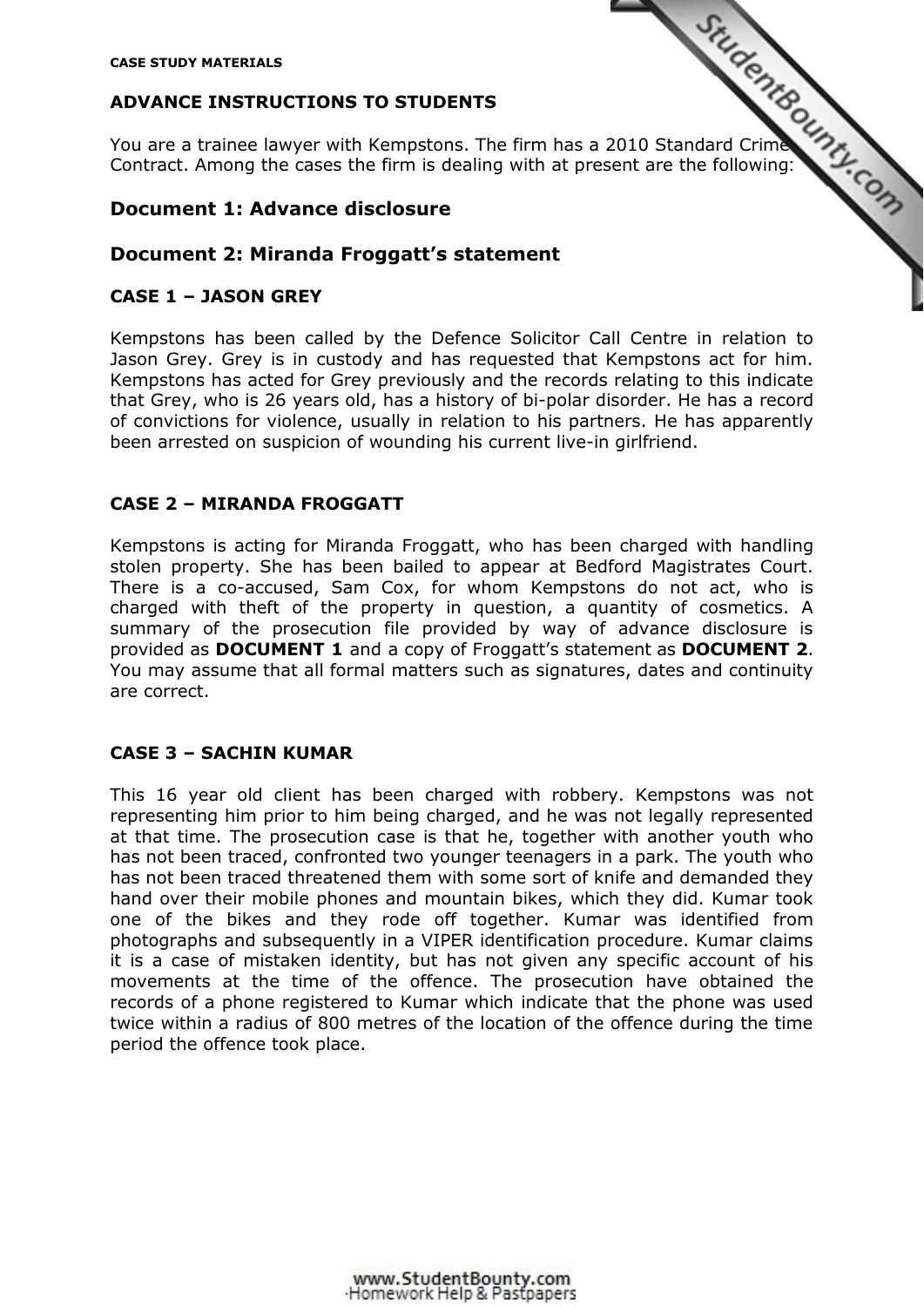#### **DOCUMENT 1**

- **BE STUDY MATERIALS**<br> **BOCUMENT 1**<br> **a.** Extract from charge sheet: Between 1st October 2012 and 14<sup>th</sup> November 1st October 2012 and 14<sup>th</sup> November 1st Act<br> **a.** Extract from charge sheet: Between 1st October 2012 and 1 2012 at Kettering in the County of Northamptonshire Miranda Froggatt dishonestly received 120 cartons of Clairol Hair Colour to a value of £4,800 and 25 cartons of Rimmel lipgloss to a value of £5,000 knowing or believing the same to be stolen, contrary to s22 Theft Act 1968.
- b. Statement of Joginder Singh, director of Discount Beauty Warehouse, confirming that the goods in question had been purchased by, and delivered to the company, and were found to be missing. The items recovered from Miranda Froggatt are positively identified because of unique barcodes on the packaging. Produces invoices and warehouse records confirming the receipt and subsequent disappearance of the goods. Confirms that no-one had authority to remove these items without permission.
- c. Statement of Leroy Henriques, warehouse foreman of Discount Beauty Warehouse. Describes an incident on  $1<sup>st</sup>$  October when Sam Cox, a temporary driver for the company, having made one series of deliveries, was seen back at the warehouse, loading his own van (which he usually used) with various items. This aroused Henriques' suspicions, because he was not aware that there was another delivery scheduled for Cox. While Henriques was in the office checking what was happening, Cox left, and did not return to work subsequently.
- d. Statement of DS Wendy Potter, officer in the case. Describes the complaint from Mr Singh, and the arrest and questioning of Cox. Produces Cox's statement under caution. Then describes the officer's visit to Froggatt's shop and the discovery of the items in question, Froggatt's arrest and no-comment interview.
- e. Transcript of statement under caution of Sam Cox. He had been working for Discount Beauty Warehouse for some time doing delivery work on a casual basis. He had studied the systems and thought it would be easy enough to take items. He experimented with taking odd boxes initially, but on  $1^{\text{st}}$  October decided to take a van load. However, after he had left with it, he got a message which made him suspect that someone was onto him, so he did not go back. He had started to sell the stolen items to various customers. This was cash in hand, not payment on invoice like the goods he was employed to deliver.

*Turn over*